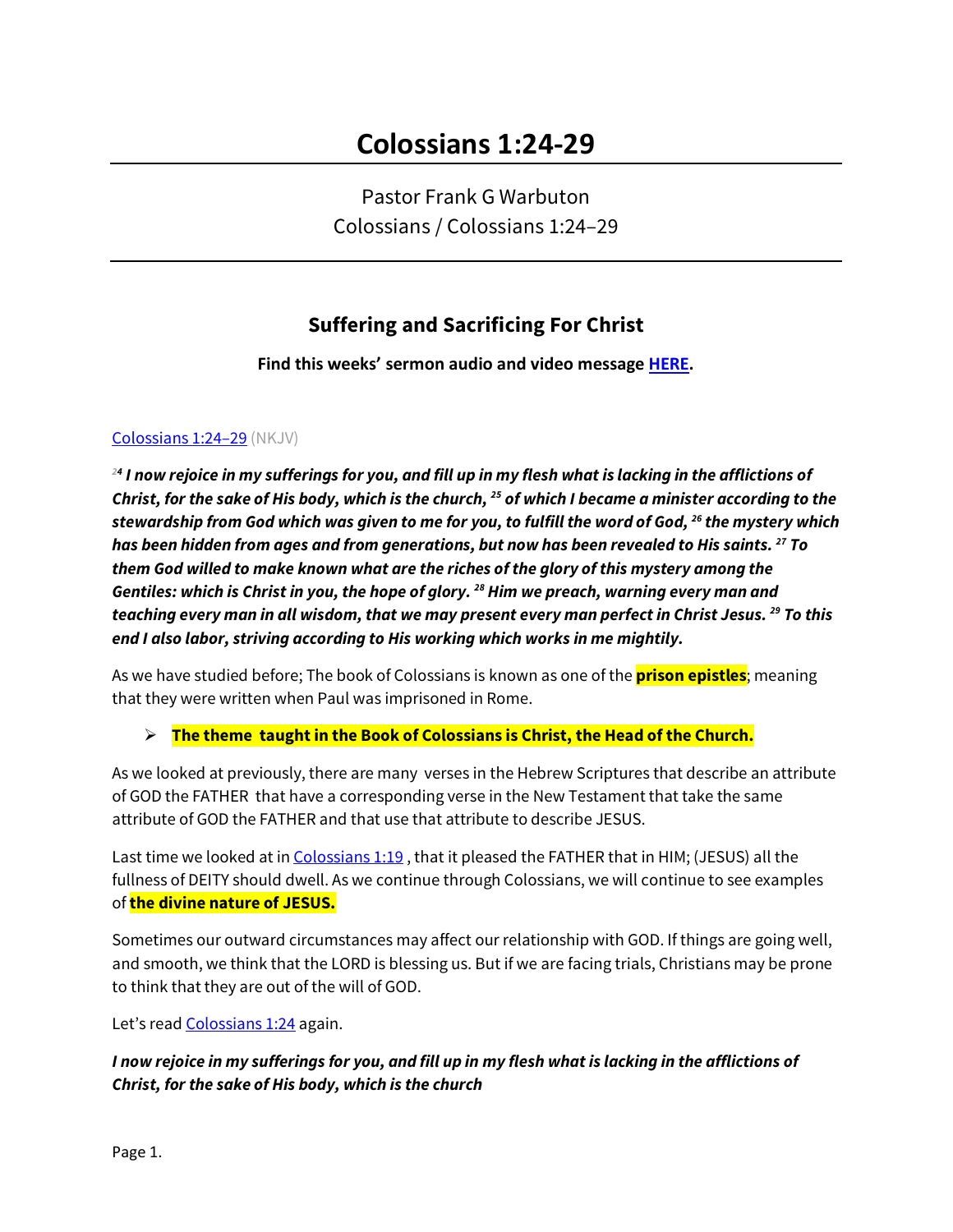In some circles today, these words of Paul, (formerly Saul of Tarsus;) would be considered a negative confession. Paul might be rebuked or chased out of some churches today, for daring to say, " I now rejoice in my sufferings for you."

Let's take a short detour and look at the early life of Paul.

 $\triangleright$  Saul of Tarsus; was the Greatest Persecutor of the Early Church after the resurrection It is believed that Saul; part of the Jewish Sanhedrin; consented to and approved of the stoning and death of Stephen. Turn to **Acts 7** 

Acts 7:57-58 The **Sanhedrin** was the supreme council in charge of Jewish affairs in Israel, under the Roman Occupation.

## Acts 7:57–58 (NKJV)

## *<sup>57</sup> Then they cried out with a loud voice, stopped their ears, and ran at him with one accord; 58 and they cast him out of the city and stoned him. And the witnesses laid down their clothes at the feet of a young man named Saul.*

Some scholars believe that it was the bold witness of Stephen and his compassion on his persecutors; by praying that GOD would not hold this sin to their charge as he died that was a great conviction upon Saul.

Let's continue in **Acts 8:1-3 "1 Now Saul was consenting to his death. At that time a great** *persecution arose against the church which was at Jerusalem; and they were all scattered throughout the regions of Judea and Samaria, except the apostles. 2 And devout men carried Stephen to his burial and made great lamentation over him. 3 As for Saul, he made havoc of the church, entering every house, and dragging off men and women, committing them to prison."* 

 $\triangleright$  Saul went bezerk and heavily persecuted the church; after Stephen's death; until he met the Risen JESUS on the road to Damascus.

## Acts 9:1–9 (NKJV)

*<sup>1</sup> Then Saul, still breathing threats and murder against the disciples of the Lord, went to the high priest 2 and asked letters from him to the synagogues of Damascus, so that if he found any who were of the Way, whether men or women, he might bring them bound to Jerusalem. 3 As he journeyed, he came near Damascus, and suddenly a light shone around him from heaven. 4 Then he fell to the ground, and heard a voice saying to him, "Saul, Saul, why are you persecuting Me?" 5 And he said, "Who are You, Lord?" Then the Lord said, "I am Jesus, whom you are persecuting. It is hard for you to kick against the goads." 6 So he, trembling and astonished, said, "Lord, what do You want me to do?" Then the Lord said to him, "Arise and go into the city, and you will be told what you must do." 7 And the men who journeyed with him stood speechless, hearing a voice but seeing no one. 8 Then Saul arose from the ground, and when his eyes were opened he saw no one. But they led him by the hand and brought him into Damascus. 9 And he was three days without sight, and neither ate nor drank.*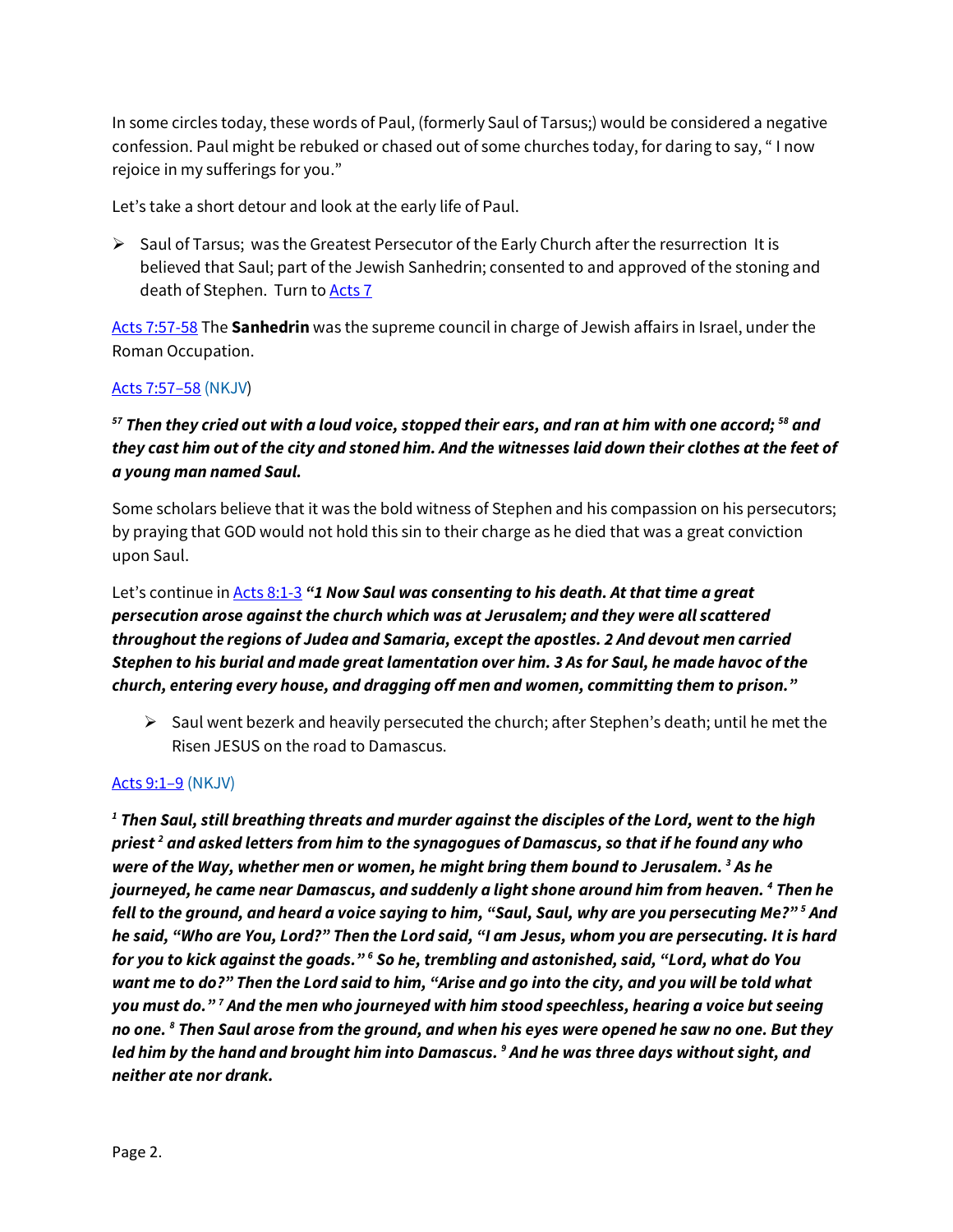The LORD did not leave Saul in this condition, **he sent a believer named Ananias** to Saul to minister to him. Ananias was aware of Saul' reputation and brought this before the LORD.

## Acts 9:13–15 (NKJV)

*<sup>13</sup> Then Ananias answered, "Lord, I have heard from many about this man, how much harm he has done to Your saints in Jerusalem. 14 And here he has authority from the chief priests to bind all who call on Your name." 15 But the Lord said to him, "Go, for he is a chosen vessel of Mine to bear My name before Gentiles, kings, and the children of Israel.*

**Paul was shown what he must suffer for Christ** at his conversion; and he still chose to follow JESUS. How many of us; if we were shown upon conversion, the things that we would have to suffer for JESUS would have still decided to follow HIM.

Turn back to Colossians 1:24

## Colossians 1:24 (NKJV)

*<sup>24</sup> I now rejoice in my sufferings for you, and fill up in my flesh what is lacking in the afflictions of Christ, for the sake of His body, which is the church,*

What things did Paul have to suffer for Christ?

## 2 Corinthians 11:23–25 (NKJV)

*<sup>23</sup> Are they ministers of Christ?—I speak as a fool—I am more: in labors more abundant, in stripes above measure, in prisons more frequently, in deaths often. 24 From the Jews five times I received forty stripes minus one. 25 Three times I was beaten with rods; once I was stoned; three times I was shipwrecked; a night and a day I have been in the deep;*

Why did JESUS allow Paul to suffer all of these things?

Because JESUS said in John 13:16

#### John 13:16 (NKJV)

*<sup>16</sup> Most assuredly, I say to you, a servant is not greater than his master; nor is he who is sent greater than he who sent him.*

**As a servant to JESUS, Paul and us as well are not greater than our master JESUS. JESUS set the example for us through the things that HE suffered leading to and including the cross.**

What did JESUS suffer in HIS life here on Earth?

We are not going to turn to all of these; but you may write them down and be a Berean and check these out later.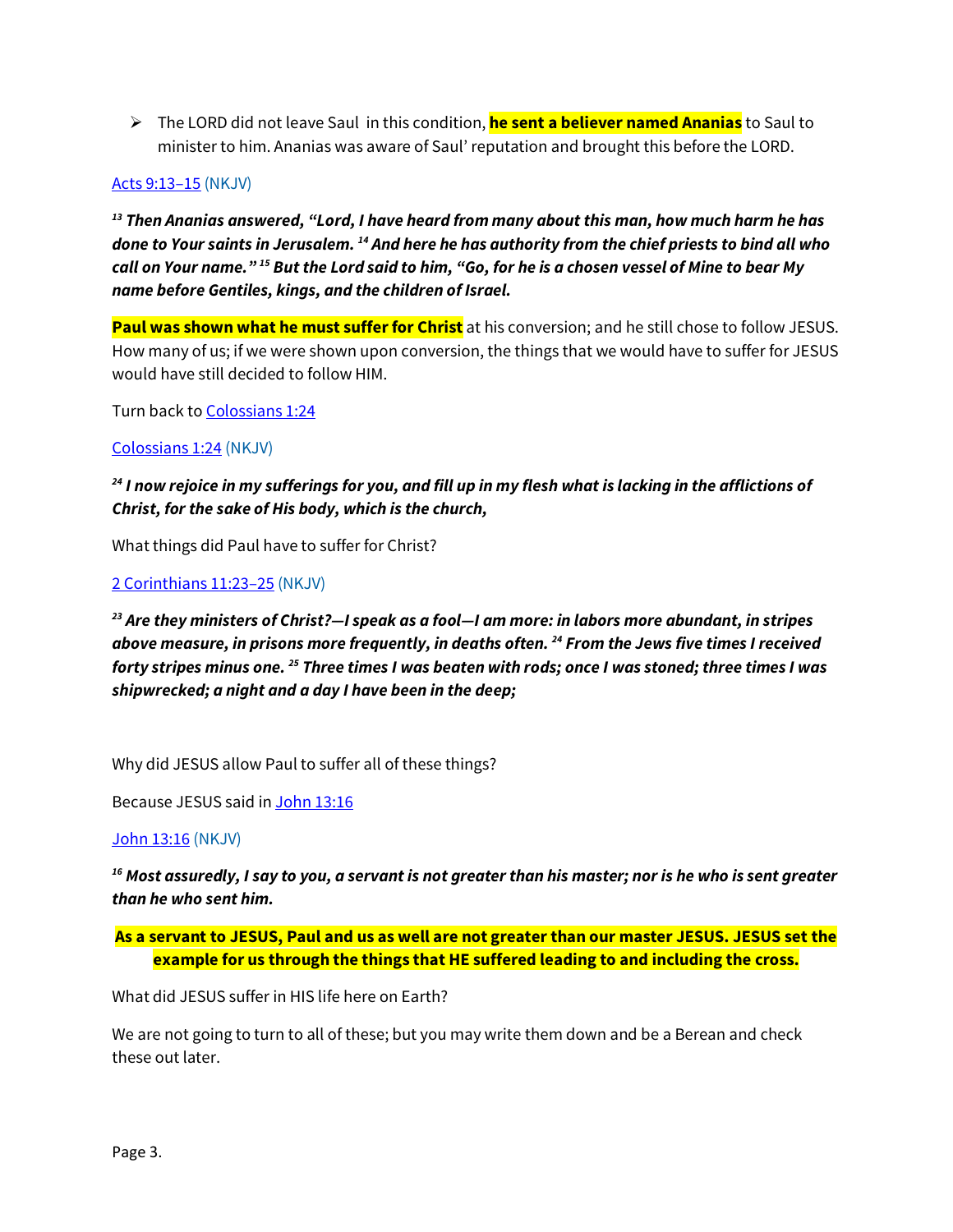#### Matthew 8:20 (NKJV)

*<sup>20</sup> And Jesus said to him, "Foxes have holes and birds of the air have nests, but the Son of Man has nowhere to lay His head."*

 $\triangleright$  Psalm 69 details some of the events of JESUS's early life.

#### Psalm 69:7–8 (NKJV)

*<sup>7</sup> Because for Your sake I have borne reproach; Shame has covered my face. 8 I have become a stranger to my brothers, And an alien to my mother's children;*

- **Remember JESUS's brothers and sisters did not put their faith in HIM until AFTER HIS RESURRECTION.**
- **JESUS did not own a home to lay HIS head; HE knew the rejection of family.**

## **REFLECTION: AS A RESULT OF YOUR FAITH IN JESUS, HAVE YOU EXPERIENCED REJECTION FROM FAMILY, FRIENDS, NEIGHBORS &/OR COLLEAGUES?**

In several passages in Isaiah describe some of the events of the **crucifixion**.

Let's turn to some of these:

#### Isaiah 50:6 (NKJV)

*<sup>6</sup> I gave My back to those who struck Me, And My cheeks to those who plucked out the beard; I did not hide My face from shame and spitting.*

Isaiah 52:14 (NKJV)

*<sup>14</sup> Just as many were astonished at you, So His visage was marred more than any man, And His form more than the sons of men.*

#### Isaiah 53:3–4 (NKJV)

*<sup>3</sup> He is despised and rejected by men, A Man of sorrows and acquainted with grief. And we hid, as it were, our faces from Him; He was despised, and we did not esteem Him. 4 Surely He has borne our griefs And carried our sorrows; Yet we esteemed Him stricken, Smitten by God, and afflicted.*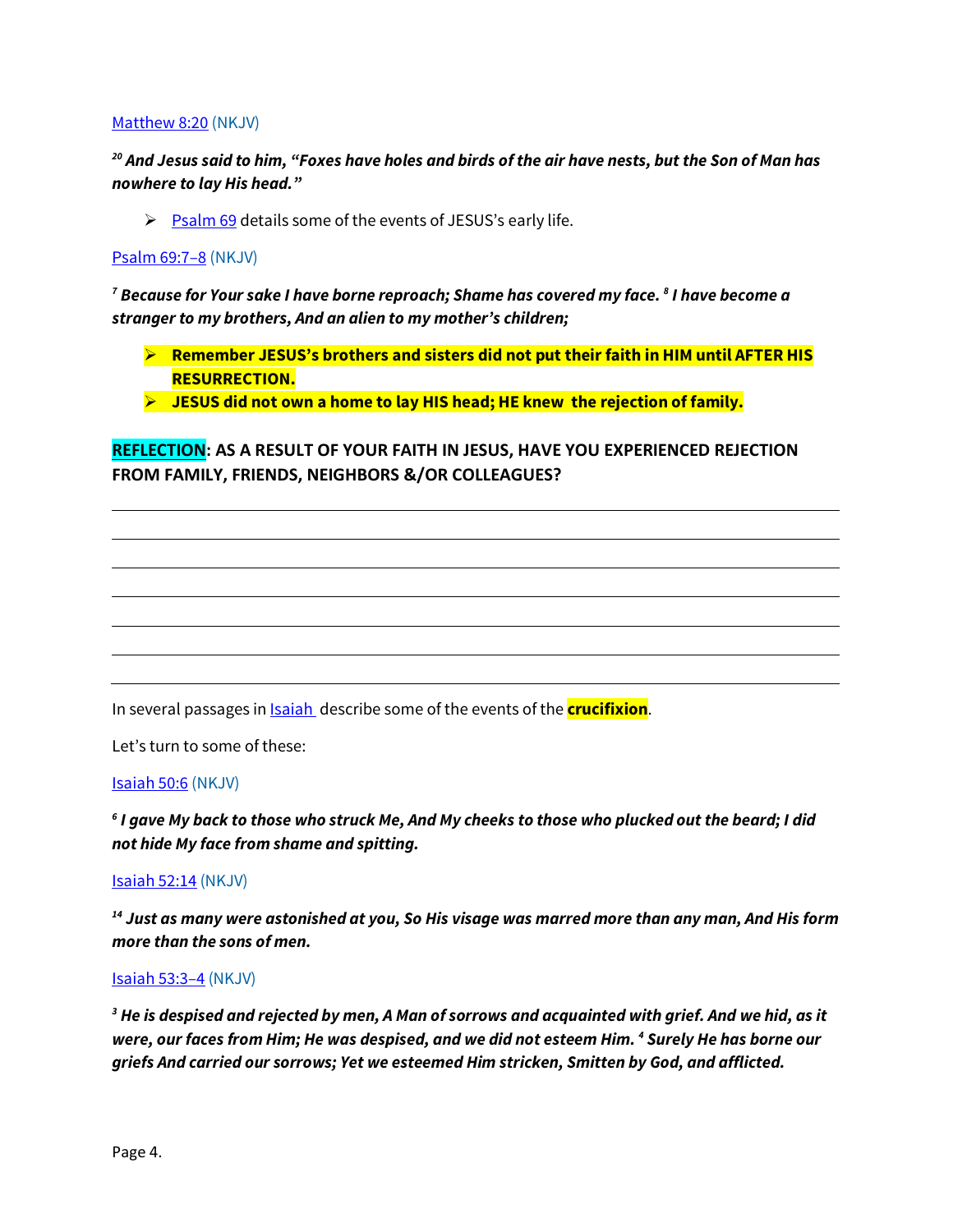**REFLECTION: On your own please read this week Psalm 22 which reads as a first account from JESUS hanging on the cross. How does this Psalm touch your heart?**

## **JESUS did this out of HIS love for us and so we would know that we could relate to him.**

## Colossians 1:24 (NKJV)

## *<sup>24</sup> I now rejoice in my sufferings for you, and fill up in my flesh what is lacking in the afflictions of Christ, for the sake of His body, which is the church,*

In verse 24 the word fill up in the Greek is an-tan-ap-lay-ro-o. It means "What is wanting in the afflictions of Christ to be borne by me, that I supply in order to repay the benefits which Christ conferred on me by filling up the measure of the afflictions laid upon him. "

## **This does not mean that by suffering we "repay" JESUS for what HE did for us on the cross; we bear our afflictions and sufferings out of love for JESUS and endure them by HIS Grace**.

There are Catholics who believe that through their own suffering; they earn heaven. There are some who will kneel up stone steps with broken glass to "suffer" for JESUS. If you search online in the Philippines on Good Friday, there are Filipino men who re-enact the crucifixion and literally nail themselves to the cross.

This is absolutely tragic and deception to try to earn heaven, "suffering" for Christ.

True believers today do suffer for the gospel. (FRC article about Nigerian Girl)

*On May 12, a young female student -- Deborah Samuel -- in Sokoto, Nigeria was beaten to death and burned to ashes for praising Jesus on a WhatsApp group chat site. A gang of her radical Muslim classmates saw her post, became enraged, and murdered her. Deborah's "crime?" She was accused of blasphemy against Islam and the Prophet Mohammad -- a crime that calls for a death sentence according to Sharia Law.*

This type of persecution that our Brothers and Sisters in Christ around the world have to endure; has not come to America, YET. But it is coming. ( talk about how Christians are becoming marginalized and with the recent Supreme Court "Leak".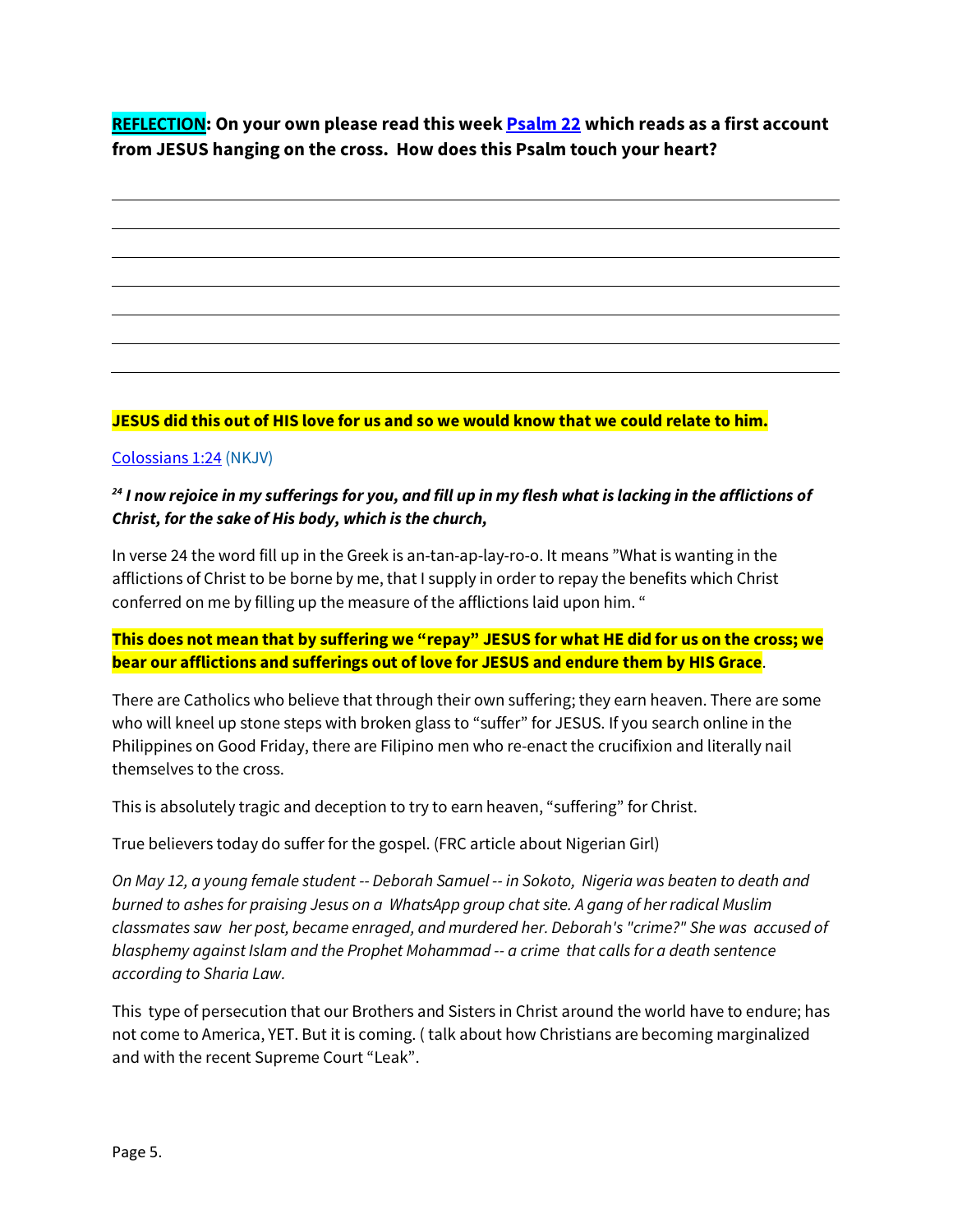## John 15:20 (NKJV)

<sup>20</sup> Remember the word that I said to you, 'A servant is not greater than his master.' If they persecuted Me, they will also persecute you. If they kept My word, they will keep yours also.

#### Colossians 1:25 (NKJV)

 $25$  of which I became a minister according to the stewardship from God, which was given to me for you, to fulfill the word of God,

(use Chuck Missler example of a minister.)

 **Be searching for the specific Ministry that GOD has called you too. HE longs to fulfill HIS will in your life.**

**REFLECTION**: SHARE MINISTRIES YOU HAVE BEEN INVOLVED WITH AND SUPPORT:

## Colossians 1:26 (NKJV)

 $26$  the mystery which has been hidden from ages and from generations, but now has been revealed to His saints.

 The Greek word for mystery in this verse is **mysterion** and it means something hidden, a secret or a mystery.

God hid something from all of the Writers of the Hebrew Scriptures, which we refer to as the Old Testament or the Old Covenant. Under the Old Covenant, the Jewish people could only approach God through a blood sacrifice of an animal. **These sacrifices were a foreshadowing of the blood sacrifice of the New Covenant; JESUS, the Lamb of God who takes away the sin of the World**.

**What is the mystery that GOD hid from the Old Testament writers, The Church. The Greek word used in the New Testament for Church is Ekklesia and means called out ones.**

**The Church is a separate and distinct entity from Israel. The Church has not replaced Israel**.

Sadly, there are some in the Church who teach a doctrine known as **Replacement Theology**; which teaches that because Israel rejected her Messiah, (JESUS;) that God is done with them and the Church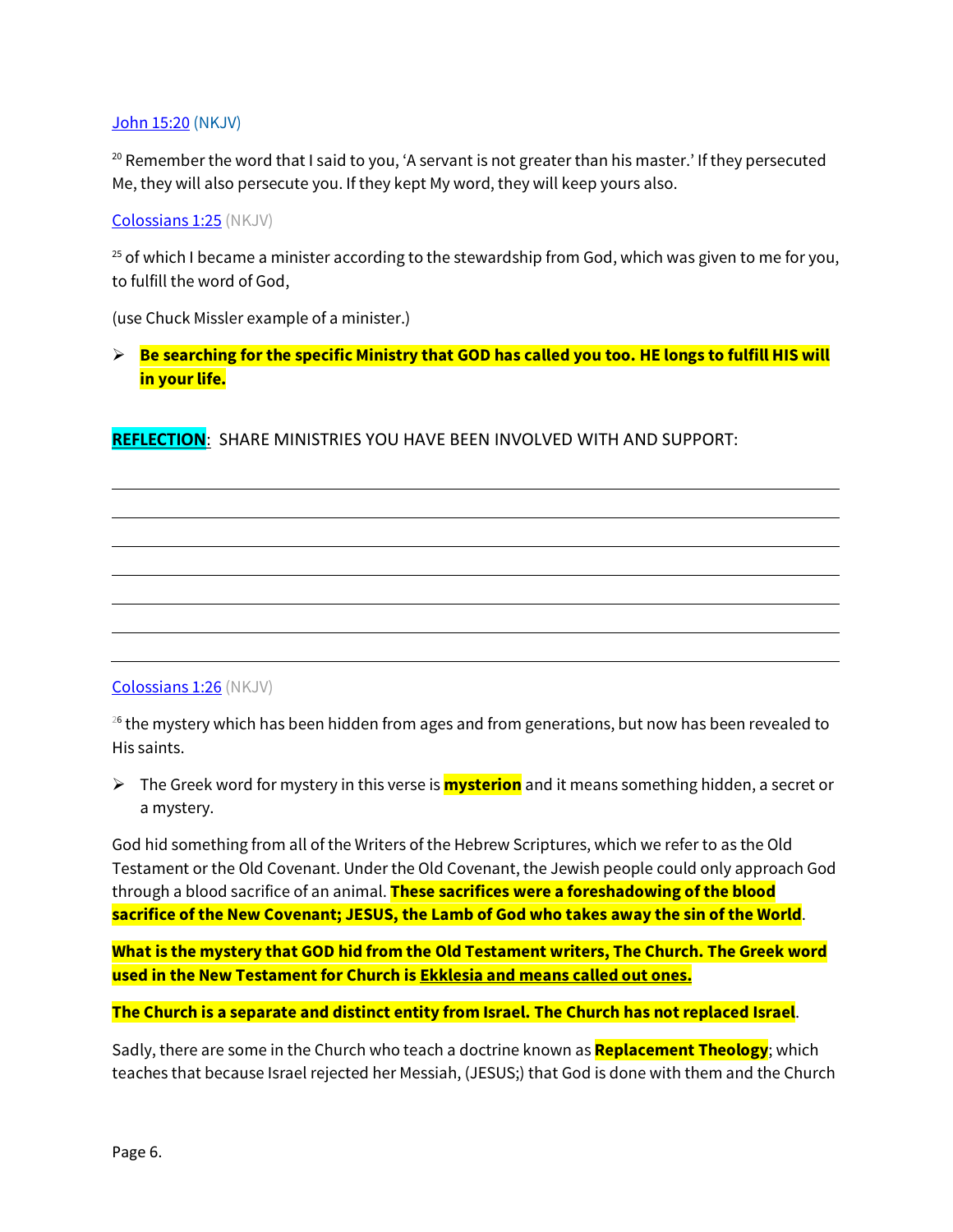has replaced the Nation of Israel. The opposite side of Replacement Theology is **Dispensationalism** which believes that GOD is not finished with Israel and still has a plan for Israel.

## **REFLECTION: IN YOUR VIEW AND UNDERSTANDING OF THE SCRIPTURES AND CURRENT EVENTS IS THIS WORLD; IS JESUS DONE WITH ISREAL?**

## **God deals separately with the Church and with Israel. They are two distinct entities.**

God's plan for Israel is found in the Book of Daniel. Please turn to Daniel Chapter 9.

We will look at part of these verses.

## Daniel 9:24–27 (NKJV)

 $24$  "Seventy weeks are determined For your people and for your holy city,  $25$  "Know therefore and understand, *That* from the going forth of the command To restore and build Jerusalem Until Messiah the Prince, *There shall be* seven weeks and sixty-two weeks; 26 "And after the sixty-two weeks Messiah shall be cut off, but not for Himself; And the people of the prince who is to come Shall destroy the city and the sanctuary. The end of it *shall be* with a flood, And till the end of the war desolations are determined. 27 Then he shall confirm a covenant with many for one week; But in the middle of the week He shall bring an end to sacrifice and offering.

Of Daniel's 70 weeks prophecy 69 of these weeks of years have already been accomplished, in JESUS's First coming. The relationship between Israel and the Church can be viewed like a Chess Clock (explain)

#### **The Church Age is located in the gap between Daniel's 69th and 70th week.**

 **When the Church Age ends then Daniel's 70th week will happen which will be the 7-year Tribulation period, where GOD will be dealing with Israel again to bring the Jewish people to JESUS.**

#### Colossians 1:26-27 (NKJV)

 $26$  the mystery which has been hidden from ages and from generations, but now has been revealed to His saints. <sup>27</sup> To them God willed to make known what are the riches of the glory of this mystery among the Gentiles: which is Christ in you, the hope of glory.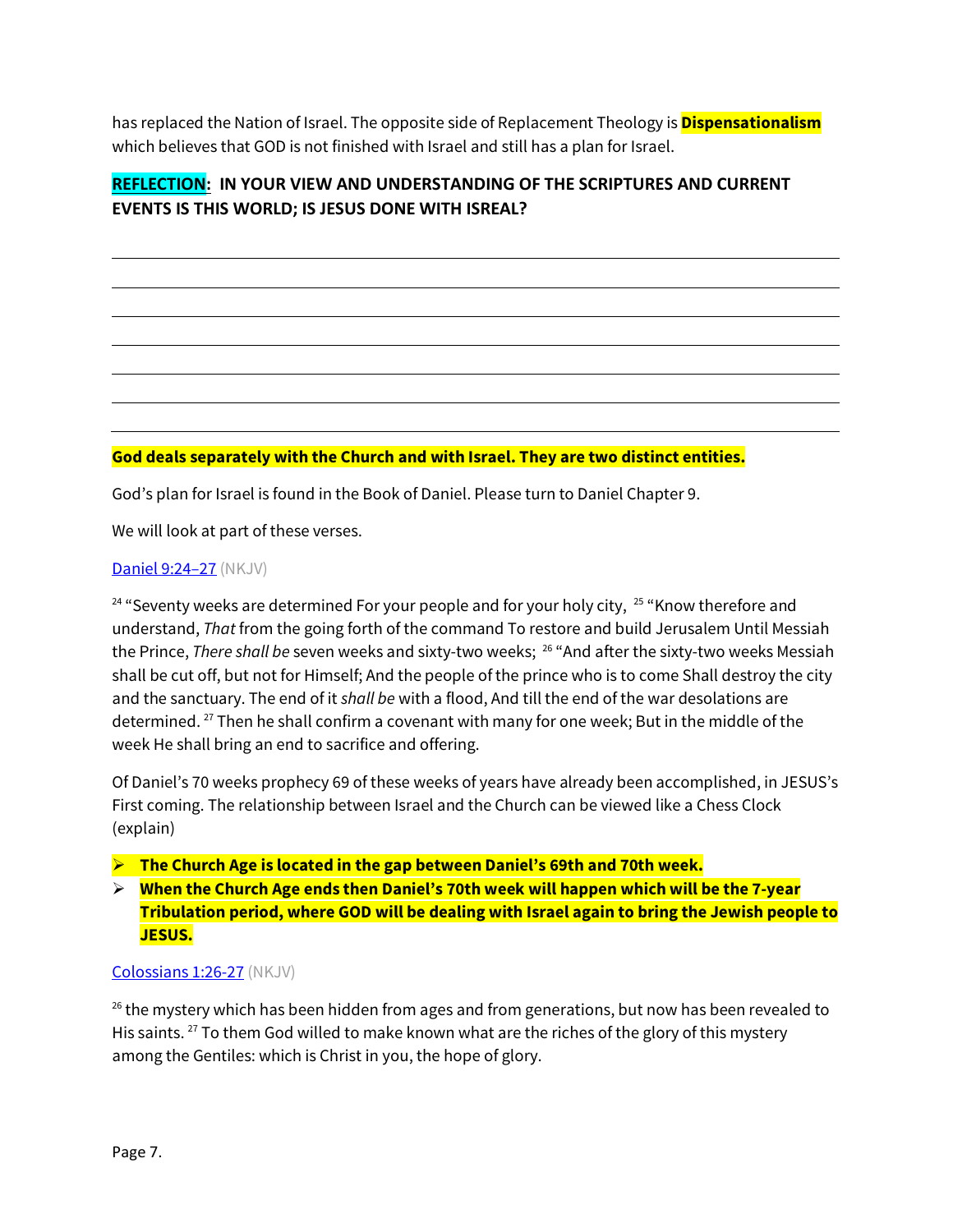- In verse 27 To them refers back to HIS saints in verse 26. **The word saints means Holy in the Greek.**
- The **Riches of HIS Glory** refers to the work of salvation and sanctification that HE is working in the life of those who have received JESUS as LORD and Savior.
- **Christ in you** refers to the down payment of the HOLY SPIRIT given to a person when they receive JESUS as their LORD and Savior. It does not mean that we are little Christ's or little GODS.
- **JESUS is our hope**, and we eagerly wait for HIS return and the completion of the work that HE has begun in each of our lives.

## Colossians 1:28 (NKJV)

 $28$  Him we preach, warning every man and teaching every man in all wisdom, that we may present every man perfect in Christ Jesus.

## **We preach JESUS and HIM crucified as payment for our sins.**

Warning every man means that like in John Bunyan's **Pilgrim's Progress** we are to warn men to flee from the wrath that is to come. (explain)

## Jude 22-23 (NKJV)

<sup>22</sup> And on some have compassion, making a distinction; 23 but others save with fear, pulling *them* out of the fire, hating even the garment defiled by the flesh.

**While some can be won to the Gospel through the kindness of the LORD; some need to be saved by fear of hell.** (share testimony)

## **REFLECTION: THINK ABOUT YOUR SALVATION – HOW DID JESUS WIN YOUR HEART?**

## Colossians 1:29 (NKJV)

<sup>29</sup> To this *end* I also labor, striving according to His working which works in me mightily.

# **JESUS has promised to finish the work that HE has begun in us.**